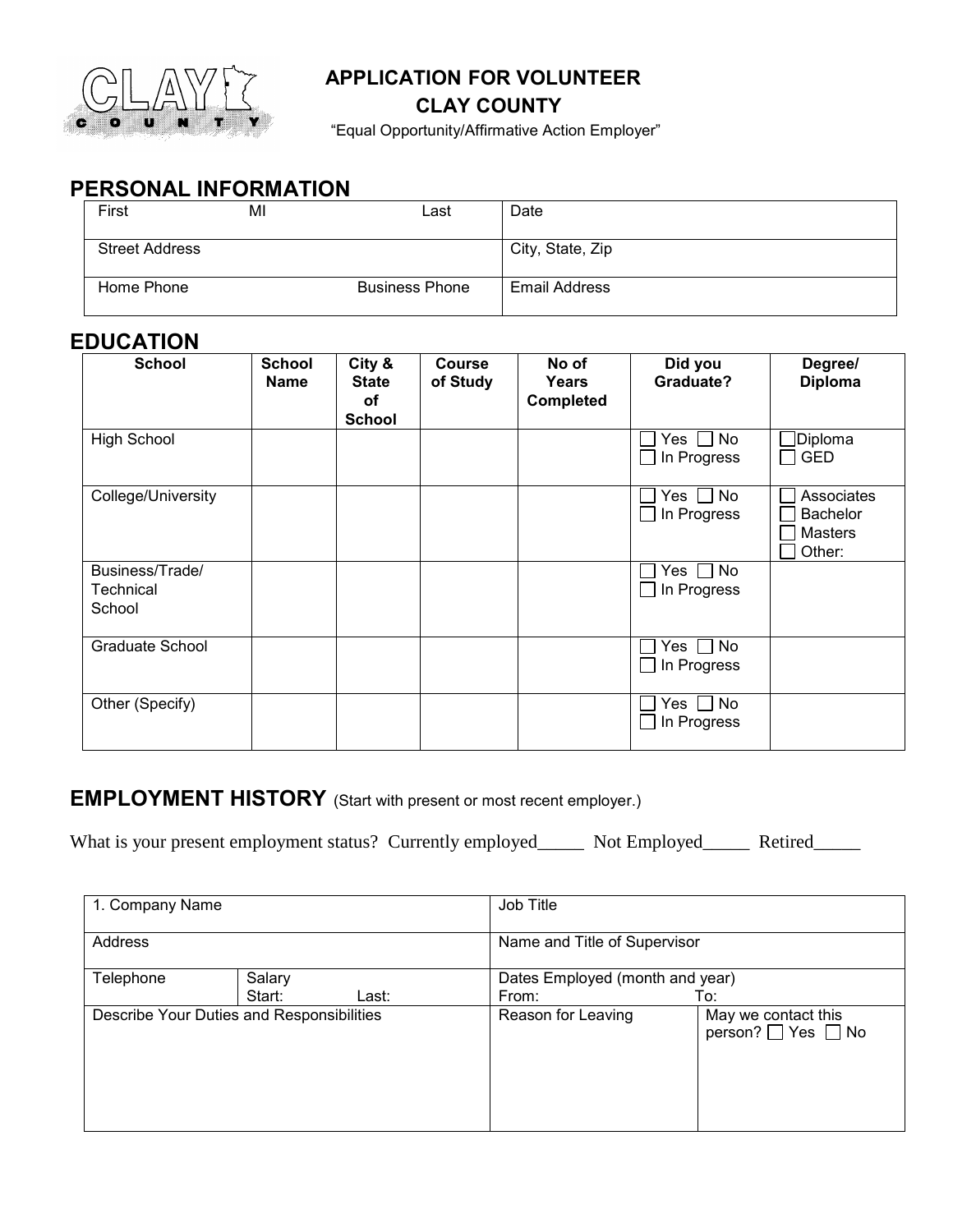| 2. Company Name     |                                           | Job Title                       |                                           |  |
|---------------------|-------------------------------------------|---------------------------------|-------------------------------------------|--|
| Address             |                                           | Name and Title of Supervisor    |                                           |  |
| Salary<br>Telephone |                                           | Dates Employed (month and year) |                                           |  |
|                     | Start:<br>Last:                           | From:                           | To:                                       |  |
|                     | Describe Your Duties and Responsibilities | Reason for Leaving              | May we contact this<br>person? □ Yes □ No |  |

| 3. Company Name                           |        | Job Title                       |                    |                                           |
|-------------------------------------------|--------|---------------------------------|--------------------|-------------------------------------------|
| Address                                   |        | Name and Title of Supervisor    |                    |                                           |
| Telephone<br>Salary                       |        | Dates Employed (month and year) |                    |                                           |
|                                           | Start: | Last:                           | From:              | To:                                       |
| Describe Your Duties and Responsibilities |        |                                 | Reason for Leaving | May we contact this<br>person? □ Yes □ No |

| 4. Company Name                           |        |                              | Job Title                       |                                           |  |
|-------------------------------------------|--------|------------------------------|---------------------------------|-------------------------------------------|--|
| Address                                   |        | Name and Title of Supervisor |                                 |                                           |  |
| Telephone                                 | Salary |                              | Dates Employed (month and year) |                                           |  |
|                                           | Start: | Last:                        | From:                           | To:                                       |  |
| Describe Your Duties and Responsibilities |        |                              | Reason for Leaving              | May we contact this<br>person? □ Yes □ No |  |

| Have you ever been discharged or asked to resign by any employer? No______ ` |  |  |  |  | Yes If yes, please explain: |
|------------------------------------------------------------------------------|--|--|--|--|-----------------------------|
|------------------------------------------------------------------------------|--|--|--|--|-----------------------------|

\_\_\_\_\_\_\_\_\_\_\_\_\_\_\_\_\_\_\_\_\_\_\_\_\_\_\_\_\_\_\_\_\_\_\_\_\_\_\_\_\_\_\_\_\_\_\_\_\_\_\_\_\_\_\_\_\_\_\_\_\_\_\_\_\_\_\_\_\_\_\_\_\_\_\_\_\_\_\_\_\_\_\_\_\_\_\_\_\_\_\_\_\_\_\_ \_\_\_\_\_\_\_\_\_\_\_\_\_\_\_\_\_\_\_\_\_\_\_\_\_\_\_\_\_\_\_\_\_\_\_\_\_\_\_\_\_\_\_\_\_\_\_\_\_\_\_\_\_\_\_\_\_\_\_\_\_\_\_\_\_\_\_\_\_\_\_\_\_\_\_\_\_\_\_\_\_\_\_\_\_\_\_\_\_\_\_\_\_\_\_ \_\_\_\_\_\_\_\_\_\_\_\_\_\_\_\_\_\_\_\_\_\_\_\_\_\_\_\_\_\_\_\_\_\_\_\_\_\_\_\_\_\_\_\_\_\_\_\_\_\_\_\_\_\_\_\_\_\_\_\_\_\_\_\_\_\_\_\_\_\_\_\_\_\_\_\_\_\_\_\_\_\_\_\_\_\_\_\_\_\_\_\_\_\_\_

\_\_\_\_\_\_\_\_\_\_\_\_\_\_\_\_\_\_\_\_\_\_\_\_\_\_\_\_\_\_\_\_\_\_\_\_\_\_\_\_\_\_\_\_\_\_\_\_\_\_\_\_\_\_\_\_\_\_\_\_\_\_\_\_\_\_\_\_\_\_\_\_\_\_\_\_\_\_\_\_\_\_\_\_\_\_\_\_\_\_\_\_\_\_\_ \_\_\_\_\_\_\_\_\_\_\_\_\_\_\_\_\_\_\_\_\_\_\_\_\_\_\_\_\_\_\_\_\_\_\_\_\_\_\_\_\_\_\_\_\_\_\_\_\_\_\_\_\_\_\_\_\_\_\_\_\_\_\_\_\_\_\_\_\_\_\_\_\_\_\_\_\_\_\_\_\_\_\_\_\_\_\_\_\_\_\_\_\_\_\_ \_\_\_\_\_\_\_\_\_\_\_\_\_\_\_\_\_\_\_\_\_\_\_\_\_\_\_\_\_\_\_\_\_\_\_\_\_\_\_\_\_\_\_\_\_\_\_\_\_\_\_\_\_\_\_\_\_\_\_\_\_\_\_\_\_\_\_\_\_\_\_\_\_\_\_\_\_\_\_\_\_\_\_\_\_\_\_\_\_\_\_\_\_\_\_

# **Criminal Background**

Clay County requires all individuals working or volunteering work time for the County to undergo a background Check.

## **SPECIAL SKILLS AND ABILITIES**

Please identify any special skills, training and abilities you feel may be useful to Clay County: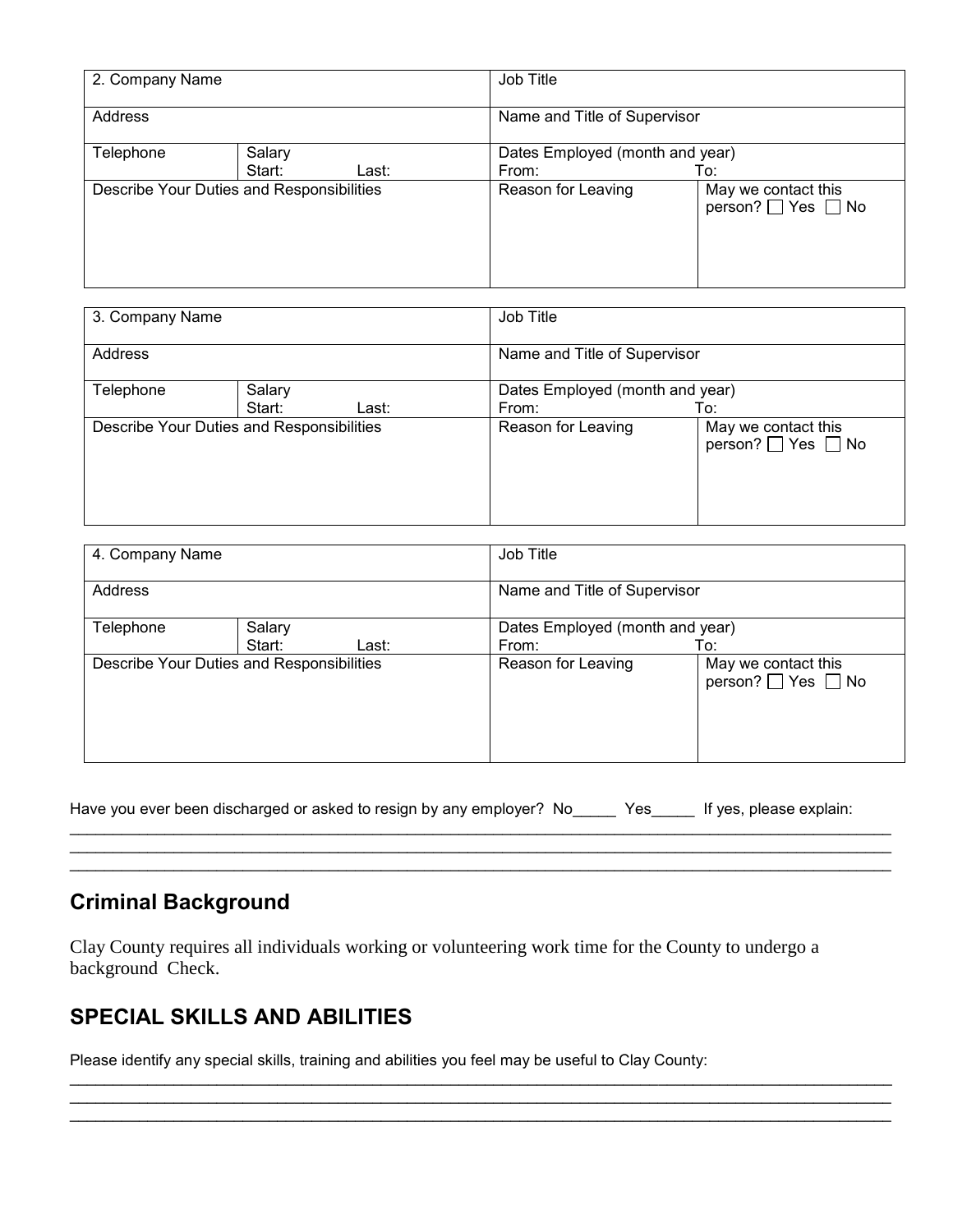# **AVAILABILITY AND TIME COMMITMENT**

How much time are you willing to provide to Clay County?

| Regular schedule: How many hours per week    | ? Per Month |  |
|----------------------------------------------|-------------|--|
| Available for special assignments as needed: | Explain:    |  |
|                                              |             |  |

\_\_\_\_\_\_\_\_\_\_\_\_\_\_\_\_\_\_\_\_\_\_\_\_\_\_\_\_\_\_\_\_\_\_\_\_\_\_\_\_\_\_\_\_\_\_\_\_\_\_\_\_\_\_\_\_\_\_\_\_\_\_\_\_\_\_\_\_\_\_\_\_\_\_\_\_\_\_\_\_\_\_\_\_\_\_\_\_\_

\_\_\_\_\_\_\_\_\_\_\_\_\_\_\_\_\_\_\_\_\_\_\_\_\_\_\_\_\_\_\_\_\_\_\_\_\_\_\_\_\_\_\_\_\_\_\_\_\_\_\_\_\_\_\_\_\_\_\_\_\_\_\_\_\_\_\_\_\_\_\_\_\_\_\_\_\_\_\_\_\_\_\_\_\_\_\_\_\_\_\_\_\_\_\_ \_\_\_\_\_\_\_\_\_\_\_\_\_\_\_\_\_\_\_\_\_\_\_\_\_\_\_\_\_\_\_\_\_\_\_\_\_\_\_\_\_\_\_\_\_\_\_\_\_\_\_\_\_\_\_\_\_\_\_\_\_\_\_\_\_\_\_\_\_\_\_\_\_\_\_\_\_\_\_\_\_\_\_\_\_\_\_\_\_\_\_\_\_\_\_ \_\_\_\_\_\_\_\_\_\_\_\_\_\_\_\_\_\_\_\_\_\_\_\_\_\_\_\_\_\_\_\_\_\_\_\_\_\_\_\_\_\_\_\_\_\_\_\_\_\_\_\_\_\_\_\_\_\_\_\_\_\_\_\_\_\_\_\_\_\_\_\_\_\_\_\_\_\_\_\_\_\_\_\_\_\_\_\_\_\_\_\_\_\_\_ \_\_\_\_\_\_\_\_\_\_\_\_\_\_\_\_\_\_\_\_\_\_\_\_\_\_\_\_\_\_\_\_\_\_\_\_\_\_\_\_\_\_\_\_\_\_\_\_\_\_\_\_\_\_\_\_\_\_\_\_\_\_\_\_\_\_\_\_\_\_\_\_\_\_\_\_\_\_\_\_\_\_\_\_\_\_\_\_\_\_\_\_\_\_\_ \_\_\_\_\_\_\_\_\_\_\_\_\_\_\_\_\_\_\_\_\_\_\_\_\_\_\_\_\_\_\_\_\_\_\_\_\_\_\_\_\_\_\_\_\_\_\_\_\_\_\_\_\_\_\_\_\_\_\_\_\_\_\_\_\_\_\_\_\_\_\_\_\_\_\_\_\_\_\_\_\_\_\_\_\_\_\_\_\_\_\_\_\_\_\_ \_\_\_\_\_\_\_\_\_\_\_\_\_\_\_\_\_\_\_\_\_\_\_\_\_\_\_\_\_\_\_\_\_\_\_\_\_\_\_\_\_\_\_\_\_\_\_\_\_\_\_\_\_\_\_\_\_\_\_\_\_\_\_\_\_\_\_\_\_\_\_\_\_\_\_\_\_\_\_\_\_\_\_\_\_\_\_\_\_\_\_\_\_\_\_

Other arrangements or wishes:\_\_\_\_\_\_\_\_\_\_\_\_\_\_\_\_\_\_\_\_\_\_\_\_\_\_\_\_\_\_\_\_\_\_\_\_\_\_\_\_\_\_\_\_\_\_\_\_\_\_\_\_\_\_\_\_\_\_\_\_\_\_\_\_

Do you have a current MN driver's license? No \_\_\_\_\_\_ Yes\_\_\_\_\_ DL Number

Please state briefly why you would like to be a part of Clay County?

#### **REFERENCES** (Not relatives or supervisor's listed above)

| Name | Relationship to<br>Applicant | Address | <b>Phone Number</b> |
|------|------------------------------|---------|---------------------|
|      |                              |         |                     |
|      |                              |         |                     |
|      |                              |         |                     |

Person to contact in the event of an emergency: Name\_\_\_\_\_\_\_\_\_\_\_\_\_\_\_\_\_\_\_\_\_\_\_\_\_\_\_\_\_\_\_\_\_ Phone\_\_\_\_\_\_\_\_\_\_\_\_\_\_\_\_\_\_\_\_\_\_\_\_\_\_\_\_\_\_\_\_\_

I certify that all information contained in this application is true and complete to the best of my knowledge and belief. I further understand that acceptance into a volunteer position with Clay County is contingent upon investigation of my previous employment record and references. I acknowledge that any volunteer position I accept is a non-paid position and that my volunteer status does not form or express any employment relationship with the Clay County. I understand that if accepted into a volunteer status that I represent Clay County and that all assignments will be performed with courtesy, dignity, respect, and in a manner that will bring honor to Clay County. I understand that if accepted into a volunteer status that I will abide by the guidelines and job duties as outlined to me. I understand that it is my responsibility to familiarize myself with this information. I further understand that this information is subject to change and that Clay County reserves the right to amend or terminate that information and that any changes will immediately supersede the current contents and I agree to observe these changes in all respects.

I also acknowledge that I may be asked as a volunteer to use my personally owned vehicle for this volunteer work. As such, I acknowledge that I have the liability insurance coverage and will provide proof of that insurance upon request.

I understand and acknowledge that my volunteer status may result in my receiving information that may be considered confidential in nature. I understand and agree that I will exercise strict confidence and reasonable care to prevent disclosure to others. I agree that I will not divulge any information to the media or persons outside of Clay County unless first authorized to do so in writing by Clay County.

Signature\_\_\_\_\_\_\_\_\_\_\_\_\_\_\_\_\_\_\_\_\_\_\_\_\_\_\_\_\_\_\_\_\_\_\_\_\_\_\_\_\_\_\_\_\_\_\_\_\_\_\_\_\_\_\_\_\_\_\_\_\_\_\_\_Date\_\_\_\_\_\_\_\_\_\_\_\_\_\_\_\_\_\_\_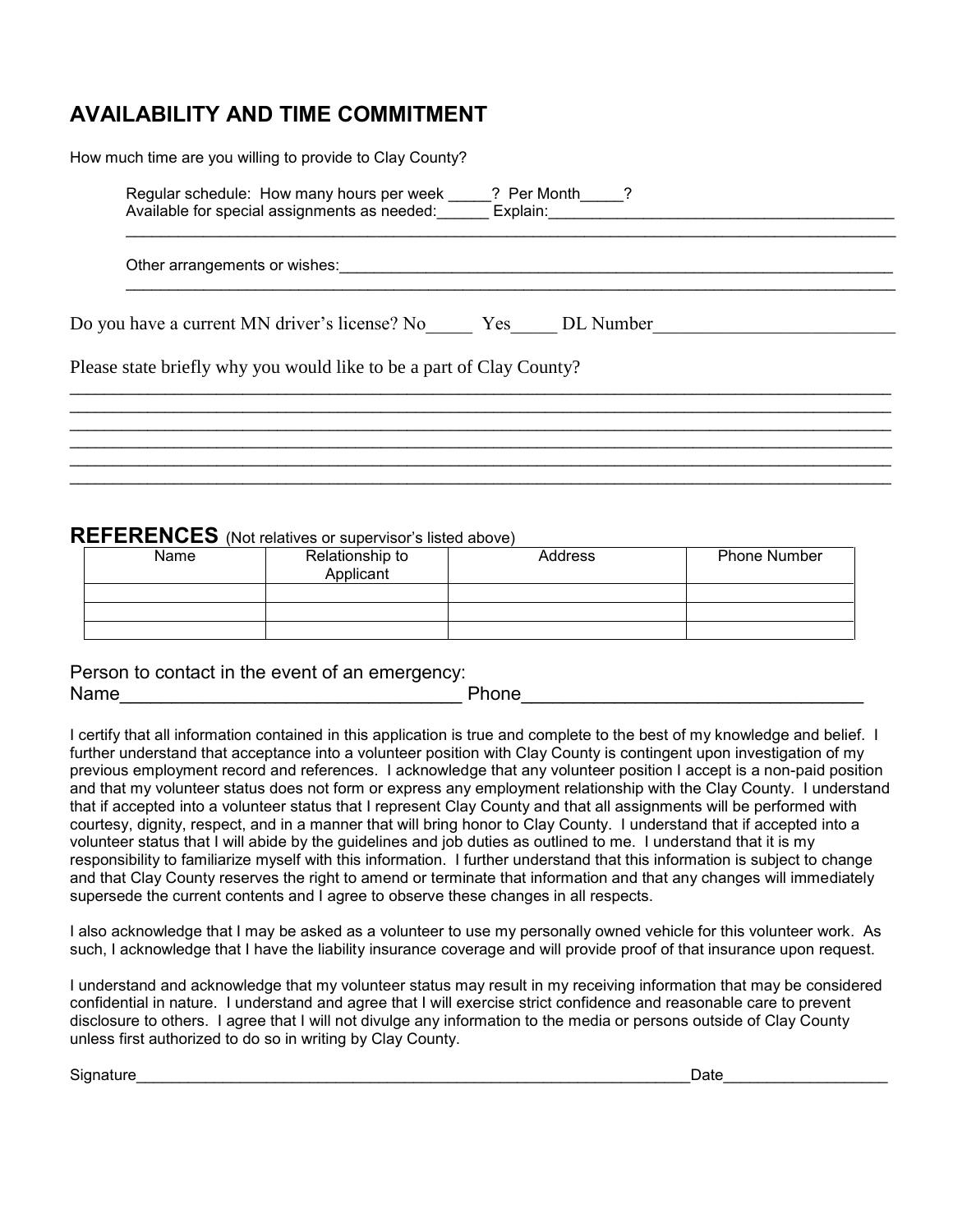

### **DATA PRACTICES ADVISORY AND BACKGROUND INVESTIGATION CONSENT FORM**

*READ THIS ADVISORY BEFORE COMPLETING AND SIGNING THIS FORM* 

The Minnesota government Data Practices Act requires you to be informed that the following information, which you have been asked to provide on the attached form, is considered private data:

- 1. Your Full First, Middle, and Last Name
- 2. Any and all previous names by which you are known, regardless of whether or not they were your legal names
- 3. Your date of birth
- 4. Your national origin
- 5. Your gender
- 6. Your social security number

The purpose and intended use of this data is to conduct a background investigation to determine whether there are any job-related factors that may affect your suitability for employment. This data will be used as described below:

- 1. To conduct a thorough and complete criminal history and felony background check, all names by which an applicant is or has been known must be listed.
- 2. In order to access driver's license data, date of birth must be supplied.
- 3. In order to complete and send for evaluation, fingerprint cards, the race and gender of the person being fingerprinted must be entered on the card.
- 4. In order to access criminal history data, date of birth, national origin and gender must be supplied.
- 5. To obtain your credit history your full name, social security number and address must be supplied.

Minnesota Statute Section 13.87, subdivision 3(e), requires that you also be informed that Clay County may access the Minnesota Public Criminal History website to obtain background investigation.

Minnesota Statute Section 13C.02, subdivision 1, requires discloser regarding consumer reports that you have the right to request additional information on the nature of the report under subdivision 3. In the case of investigative consumer report, the report may include information obtained through personal interviews regarding the consumer's character.

This data will be used solely for the purposes mentioned, or for other purposes necessary for the administration of law, rule or ordinance, but will be disseminated only as required by law. The hiring authority may receive information obtained through the use of this data, but will not receive the data itself.

Although you are not legally required to provide the requested information, failure to do so will result in Clay County being unable to conduct the required background check and your application will no longer be considered for employment.

If you are certified as eligible for appointment to a position or are considered a finalist, your name becomes public.

\_\_\_\_\_\_\_\_\_\_\_\_\_\_\_\_\_\_\_\_\_\_\_\_\_\_\_\_\_\_\_\_\_\_\_\_\_\_\_\_\_\_\_\_\_\_\_\_\_ \_\_\_\_\_\_\_\_\_\_\_\_\_\_\_\_

Signature of Applicant Date